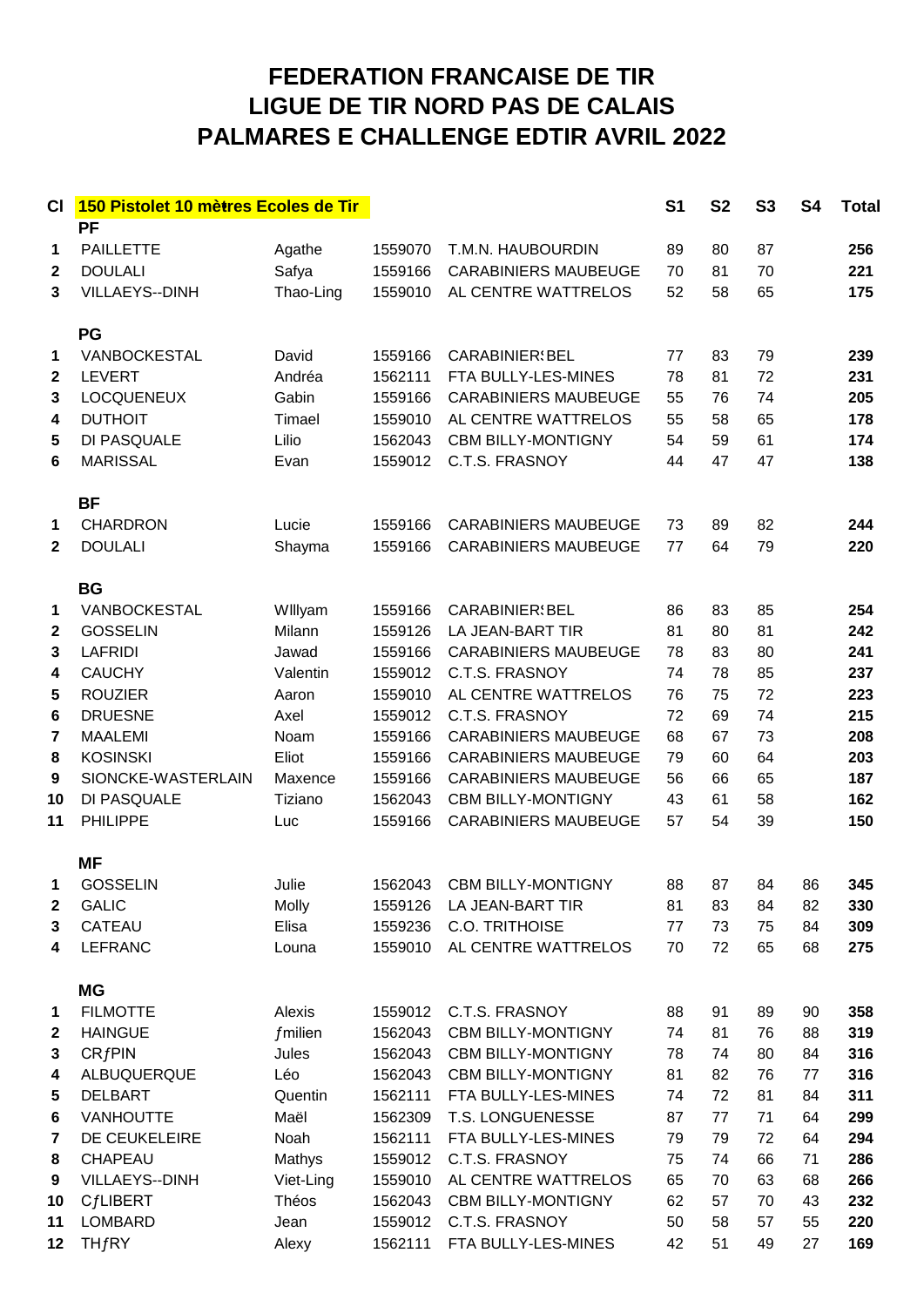|                  | 154 Carabine 10 mètres Ecoles de Tir |               |                  |                              |    | S <sub>1</sub><br><b>S2</b><br><b>S3</b> |    | S4 | <b>Total</b> |
|------------------|--------------------------------------|---------------|------------------|------------------------------|----|------------------------------------------|----|----|--------------|
|                  | <b>PF</b>                            |               |                  |                              |    |                                          |    |    |              |
| 1                | <b>ODIN</b>                          | Lilou         | 1559166          | <b>CARABINIERS MAUBEUGE</b>  | 87 | 89                                       | 90 |    | 266          |
| $\mathbf 2$      | <b>LAFRIDI</b>                       | ShŽryne       | 1559166          | <b>CARABINIERS MAUBEUGE</b>  | 88 | 89                                       | 89 |    | 266          |
| 3                | <b>DOULALI</b>                       | Safya         | 1559166          | <b>CARABINIERS MAUBEUGE</b>  | 90 | 84                                       | 85 |    | 259          |
| 4                | <b>FEVRIER</b>                       | Juliettte     | 1559050          | T.S. NIEPPOIS                | 86 | 88                                       | 84 |    | 258          |
| 5                | <b>DHALLUIN</b>                      | Jade          | 1559070          | T.M.N. HAUBOURDIN            | 70 | 89                                       | 90 |    | 249          |
| 6                | <b>WABLE</b>                         | Nessa         | 1559070          | T.M.N. HAUBOURDIN            | 77 | 82                                       | 78 |    | 237          |
| 7                | <b>ROUSSEL</b>                       | Alise         | 1559013          | A.W.T.                       | 71 | 75                                       | 79 |    | 225          |
| 8                | <b>MAALEMI</b>                       | Lina          | 1559166          | <b>CARABINIERS MAUBEUGE</b>  | 78 | 73                                       | 59 |    | 210          |
| 9                | <b>TOURNEUR</b>                      | ElŽanore      | 1562306          | A.C. ST-MARTIN LAERT         | 48 | 60                                       | 63 |    | 171          |
| 10               | <b>LALIAUX</b>                       | Jade          | 1562306          | A.C. ST-MARTIN LAERT         | 65 | 53                                       | 49 |    | 167          |
|                  | PG                                   |               |                  |                              |    |                                          |    |    |              |
| 1                | <b>CARPENTIER</b>                    | Lorenzo       | 1559166          | <b>CARABINIERS MAUBEUGE</b>  | 94 | 89                                       | 89 |    | 272          |
| $\boldsymbol{2}$ | VANBOCKESTAL                         | David         | 1559166          | <b>CARABINIER</b> BEL        | 91 | 94                                       | 86 |    | 271          |
| 3                | <b>LEMAIRE</b>                       | Jules-Arthur  | 1559166          | <b>CARABINIERS MAUBEUGE</b>  | 81 | 87                                       | 88 |    | 256          |
| 4                | VALLART                              | Sacha         | 1562021          | A.L. D'ARQUES                | 90 | 85                                       | 81 |    | 256          |
| 5                | <b>LHEUREUX</b>                      | Augustin      | 1559050          | T.S. NIEPPOIS                | 88 | 82                                       | 85 |    | 255          |
| 6                | <b>WILMART</b>                       | Raphaël       | 1559166          | <b>CARABINIERS MAUBEUGE</b>  | 79 | 86                                       | 79 |    | 244          |
| 7                | <b>HANOT MAILLARD</b>                | Lucas         | 1559236          | <b>C.O. TRITHOISE</b>        | 81 | 75                                       | 87 |    | 243          |
| 8                | <b>LOCQUENEUX</b>                    | Gabin         | 1559166          | <b>CARABINIERS MAUBEUGE</b>  | 81 | 85                                       | 75 |    | 241          |
| 9                | <b>LANTHIER</b>                      | Elouan        | 1559166          | <b>CARABINIERS MAUBEUGE</b>  | 78 | 88                                       | 72 |    | 238          |
| 10               | <b>FEUILLOLEY</b>                    | Maël          | 1559166          | <b>CARABINIERS MAUBEUGE</b>  | 77 | 79                                       | 81 |    | 237          |
| 11               | <b>DUBOIS</b>                        | Nathaël       | 1562306          | A.C. ST-MARTIN LAERT         | 69 | 72                                       | 89 |    | 230          |
| 12               | <b>JOSSELIN</b>                      | Paul          | 1559002          | A.T. VICTOR HUGO             | 68 | 81                                       | 73 |    | 222          |
| 13               | VANWAMBEKE                           | Victor        | 1559070          | T.M.N. HAUBOURDIN            | 81 | 74                                       | 65 |    | 220          |
| 14               | <b>MARECHAL</b>                      | Matéo         | 1559166          | <b>CARABINIERS MAUBEUGE</b>  | 72 | 71                                       | 75 |    | 218          |
| 15               | <b>LECLERC</b>                       | Audric        | 1562111          | FTA BULLY-LES-MINES          | 79 | 68                                       | 67 |    | 214          |
| 16               | <b>BfNAZET</b>                       | Jessy         | 1559166          | <b>CARABINIERS MAUBEUGE</b>  | 68 | 76                                       | 68 |    | 212          |
| 17               | <b>LOCQUENEUX</b>                    | <b>Blaise</b> | 1559166          | <b>CARABINIERS MAUBEUGE</b>  | 74 | 71                                       | 66 |    | 211          |
| 18               | <b>DEGINTHER</b>                     | Ruben         | 1559126          | LA JEAN-BART TIR             | 65 | 77                                       | 63 |    | 205          |
| 19               | <b>GERIN</b>                         | Pierre        | 1559166          | <b>CARABINIER</b> : BEL      | 66 | 76                                       | 63 |    | 205          |
| 20               | BRODZKI MICHALOWSKI Alexandre        |               |                  | 1562111 FTA BULLY-LES-MINES  | 64 | 65                                       | 71 |    | 200          |
| 21               | <b>LECLERCQ</b>                      | Simon         | 1562008          | A.L.S.T. CARVIN              | 68 | 68                                       | 62 |    | 198          |
| 22               | <b>LURETTE</b>                       | Mathys        | 1562306          | A.C. ST-MARTIN LAERT         | 64 | 54                                       | 70 |    | 188          |
| 23               | THfRY                                | Aaron         | 1562111          | FTA BULLY-LES-MINES          | 77 | 60                                       | 43 |    | 180          |
| 24               | <b>DELOSIERES</b>                    | Valentin      | 1562309          | T.S. LONGUENESSE             | 56 | 50                                       | 68 |    | 174          |
| 25               | DI PASQUALE                          | Lilio         | 1562043          | <b>CBM BILLY-MONTIGNY</b>    | 42 | 56                                       | 64 |    | 162          |
| 26               | <b>MARMIGNON</b>                     | Esteban       | 1559236          | <b>C.O. TRITHOISE</b>        | 58 | 32                                       | 58 |    | 148          |
| 27               | <b>MEDJADJI</b>                      | Adam          | 1559166          | <b>CARABINIERS MAUBEUGE</b>  | 41 | 52                                       | 45 |    | 138          |
| 28               | LE THOREL                            | Maxime        |                  | 1559166 CARABINIERS MAUBEUGE | 41 | 52                                       | 44 |    | 137          |
| 29               | <b>FONTAINE</b>                      | Pierre        | 1562111          | FTA BULLY-LES-MINES          | 36 | 41                                       | 48 |    | 125          |
| 30               | LEFEBVRE                             | Charlie       |                  | 1559166 CARABINIERS MAUBEUGE | 39 | 44                                       | 33 |    | 116          |
| 31               | <b>BELHIBA</b>                       | Adam          | 1559010          | AL CENTRE WATTRELOS          | 38 | 39                                       | 27 |    | 104          |
| 32               | <b>DEON</b>                          | Mathis        |                  | 1559166 CARABINIERS MAUBEUGE | 24 | 32                                       | 37 |    | 93           |
|                  |                                      |               |                  |                              |    |                                          |    |    |              |
|                  | <b>BF</b>                            |               |                  |                              |    |                                          |    |    |              |
| 1                | <b>LHEUREUX</b>                      | Florine       |                  | 1559050 T.S. NIEPPOIS        | 96 | 92                                       | 96 |    | 284          |
| $\boldsymbol{2}$ | <b>LHEUREUX</b>                      | Clémentine    | 1559050          | T.S. NIEPPOIS                | 90 | 91                                       | 95 |    | 276          |
| 3                | <b>DOULALI</b>                       | Shayma        | 1559166          | <b>CARABINIERS MAUBEUGE</b>  | 92 | 96                                       | 86 |    | 274          |
| 4                | <b>CHARDRON</b>                      | Lucie         | 1559166          | <b>CARABINIERS MAUBEUGE</b>  | 90 | 85                                       | 90 |    | 265          |
| 5                | VANDERMAELEN                         | Lisa          | 1559070          | T.M.N. HAUBOURDIN            | 90 | 89                                       | 86 |    | 265          |
| 6                | <b>MORSA</b>                         | Eva           | 1559166          | <b>CARABINIERS MAUBEUGE</b>  | 84 | 83                                       | 90 |    | 257          |
| 7                | <b>CLEMENT</b>                       | Coraline      | 1562021          | A.L. D'ARQUES                | 89 | 82                                       | 84 |    | 255          |
| 8                | <b>LEVEQUE</b>                       | Mina          | 1559026 C.T.F.C. |                              | 82 | 82                                       | 81 |    | 245          |
|                  |                                      |               |                  |                              |    |                                          |    |    |              |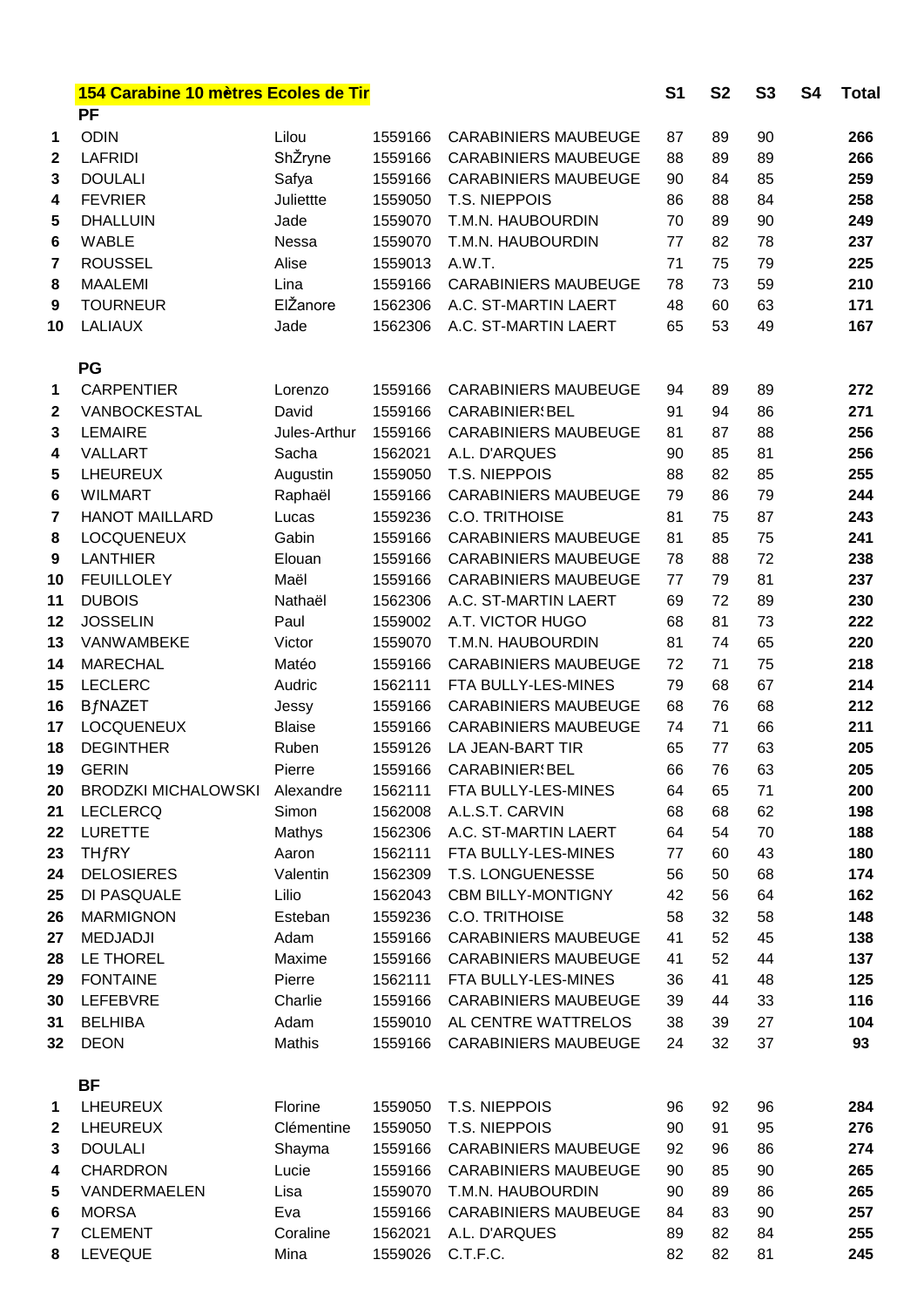| 9                | <b>STIEVENART</b>        | Claire   | 1559166 | <b>CARABINIERS MAUBEUGE</b> | 82  | 78 | 82 |    | 242 |
|------------------|--------------------------|----------|---------|-----------------------------|-----|----|----|----|-----|
| 10               | <b>CHENY</b>             | Julia    | 1559166 | <b>CARABINIERS MAUBEUGE</b> | 84  | 83 | 72 |    | 239 |
| 11               | <b>DUFOUR</b>            | Romane   | 1559166 | <b>CARABINIERS MAUBEUGE</b> | 74  | 78 | 86 |    | 238 |
| 12               | <b>DILLY</b>             | Anna     | 1559236 | <b>C.O. TRITHOISE</b>       | 85  | 81 | 72 |    | 238 |
| 13               | <b>VANDEN BROECK</b>     | Marie    | 1559166 | <b>CARABINIERS MAUBEUGE</b> | 83  | 69 | 85 |    | 237 |
|                  |                          |          |         |                             |     |    |    |    |     |
| 14               | <b>MATHIEU</b>           | Manon    | 1559166 | <b>CARABINIERS MAUBEUGE</b> | 73  | 70 | 85 |    | 228 |
| 15               | <b>DURIEZ</b>            | Céline   | 1562008 | A.L.S.T. CARVIN             | 60  | 58 | 67 |    | 185 |
| 16               | <b>LECLUSE</b>           | Jade     | 1559002 | A.T. VICTOR HUGO            | 65  | 59 | 59 |    | 183 |
| 17               | <b>PRUVOST</b>           | Eelie    | 1562306 | A.C. ST-MARTIN LAERT        | 42  | 46 | 53 |    | 141 |
| 18               | <b>LOCUFIER</b>          | Léna     | 1559050 | T.S. NIEPPOIS               | 39  | 35 | 63 |    | 137 |
|                  | <b>BG</b>                |          |         |                             |     |    |    |    |     |
|                  |                          |          |         |                             |     |    |    |    |     |
| 1                | <b>LUCAS</b>             | Robinson | 1562309 | T.S. LONGUENESSE            | 83  | 82 | 86 |    | 251 |
| $\boldsymbol{2}$ | <b>BIZET MEUNIER</b>     | Nino     | 1562309 | T.S. LONGUENESSE            | 86  | 76 | 87 |    | 249 |
| 3                | <b>PHILIPPE</b>          | Luc      | 1559166 | <b>CARABINIERS MAUBEUGE</b> | 86  | 81 | 81 |    | 248 |
| 4                | VANBOCKESTAL             | Willyam  | 1559166 | <b>CARABINIER</b> BEL       | 79  | 84 | 79 |    | 242 |
| 5                | <b>MAALEMI</b>           | Noam     | 1559166 | <b>CARABINIERS MAUBEUGE</b> | 82  | 84 | 75 |    | 241 |
| $\bf 6$          | <b>PETIT</b>             | Simon    | 1562043 | <b>CBM BILLY-MONTIGNY</b>   | 82  | 86 | 73 |    | 241 |
| $\overline{7}$   | SIONCKE-WASTERLAIN       | Maxence  | 1559166 | <b>CARABINIERS MAUBEUGE</b> | 78  | 71 | 83 |    | 232 |
| 8                | THOMAS DE LA PINTIÉRE    | SŸleyman | 1559002 | A.T. VICTOR HUGO            | 79  | 83 | 66 |    | 228 |
| $\boldsymbol{9}$ | <b>KOSINSKI</b>          | Eliot    | 1559166 | <b>CARABINIERS MAUBEUGE</b> | 69  | 70 | 80 |    | 219 |
| 10               | <b>BODAS</b>             | Paul     | 1559070 | T.M.N. HAUBOURDIN           | 83  | 61 | 64 |    | 208 |
| 11               | VANDERSTRAETEN           | Raphaël  | 1559002 | A.T. VICTOR HUGO            | 74  | 61 | 71 |    | 206 |
| 12               | <b>ROUSSELLE</b>         | Paul     | 1559026 | C.T.F.C.                    | 71  | 67 | 64 |    | 202 |
| 13               | <b>PIDOUX</b>            | Hugo     | 1559126 | LA JEAN-BART TIR            | 64  | 68 | 69 |    | 201 |
| 14               | <b>CARMONA</b>           | Tristan  | 1559013 | A.W.T.                      | 63  | 73 | 61 |    | 197 |
| 15               | <b>OUTTIER</b>           | Léo      | 1559126 | LA JEAN-BART TIR            | 65  | 63 | 66 |    | 194 |
| 16               | <b>WOUTERS</b>           | Pierre   | 1562111 | FTA BULLY-LES-MINES         | 65  | 65 | 62 |    | 192 |
| 17               | <b>DERISBOURG</b>        | Gabin    | 1562008 | A.L.S.T. CARVIN             | 67  | 63 | 57 |    | 187 |
| 18               | <b>JAZE</b>              | Léo      | 1562111 | FTA BULLY-LES-MINES         | 68  | 70 | 49 |    | 187 |
| 19               | <b>LIENARD</b>           | Hugo     | 1559166 | <b>CARABINIERS MAUBEUGE</b> | 69  | 60 | 56 |    | 185 |
| 20               | <b>RIGAUX</b>            | Axel     | 1562043 | <b>CBM BILLY-MONTIGNY</b>   | 55  | 62 | 67 |    | 184 |
| 21               | DI PASQUALE              | Tiziano  | 1562043 | <b>CBM BILLY-MONTIGNY</b>   | 57  | 61 | 66 |    | 184 |
| 22               | <b>FOUREZ</b>            | Aloïs    | 1562111 | FTA BULLY-LES-MINES         | 58  | 70 | 53 |    | 181 |
| 23               | LEDIEU                   | Nolan    | 1559126 | LA JEAN-BART TIR            | 57  | 50 | 63 |    | 170 |
| 24               | <b>DELBARRE</b>          | Mathéo   | 1562111 | FTA BULLY-LES-MINES         | 60  | 55 | 50 |    | 165 |
| 25               | <b>BARRY</b>             | Antoine  | 1562306 | A.C. ST-MARTIN LAERT        | 47  | 56 | 61 |    | 164 |
| 26               | <b>SOULIE</b>            | Cantyn   | 1562111 | FTA BULLY-LES-MINES         | 54  | 49 | 46 |    | 149 |
| 27               | <b>LECLERC</b>           | Thomas   | 1562111 | FTA BULLY-LES-MINES         | 51  | 52 | 43 |    | 146 |
| 28               | <b>HANDTSCHOEWERCKER</b> | Enzo     | 1559126 | LA JEAN-BART TIR            | 46  | 45 | 47 |    | 138 |
| 29               | <b>WARLOUZET</b>         | Arthur   | 1562008 | A.L.S.T. CARVIN             | 42  | 46 | 42 |    | 130 |
|                  |                          |          |         |                             |     |    |    |    |     |
|                  | <b>MF</b>                |          |         |                             |     |    |    |    |     |
| $\mathbf 1$      | <b>DEVOLDER</b>          | Lily     | 1559050 | T.S. NIEPPOIS               | 99  | 98 | 97 | 98 | 392 |
| $\mathbf{2}$     | <b>DEBANDE</b>           | Cyrine   | 1559166 | <b>CARABINIERS MAUBEUGE</b> | 94  | 94 | 95 | 98 | 381 |
| 3                | <b>PEREIRA</b>           | Maeva    | 1559070 | T.M.N. HAUBOURDIN           | 100 | 92 | 88 | 92 | 372 |
| 4                | <b>DECAILLON</b>         | Lucie    | 1559236 | C.O. TRITHOISE              | 89  | 91 | 89 | 94 | 363 |
| 5                | MARTIN--FERIN            | Lynette  | 1559166 | <b>CARABINIERS MAUBEUGE</b> | 95  | 91 | 88 | 89 | 363 |
| 6                | <b>AMERZOUG</b>          | Inès     | 1559166 | <b>CARABINIERS MAUBEUGE</b> | 92  | 90 | 87 | 93 | 362 |
| 7                | <b>LEMAIRE</b>           | Margot   | 1559166 | <b>CARABINIERS MAUBEUGE</b> | 91  | 90 | 89 | 87 | 357 |
| 8                | <b>VERSCHUEREN</b>       | Romane   | 1562021 | A.L. D'ARQUES               | 92  | 89 | 91 | 85 | 357 |
| 9                | <b>DOMISSE</b>           | Elyse    | 1559166 | <b>CARABINIERS MAUBEUGE</b> | 90  | 88 | 90 | 88 | 356 |
| 10               | <b>KINZIGER</b>          | Lilou    | 1559126 | LA JEAN-BART TIR            | 84  | 83 | 75 | 73 | 315 |
| 11               | <b>HUYGHE</b>            | Elise    | 1562043 | <b>CBM BILLY-MONTIGNY</b>   | 78  | 73 | 79 | 76 | 306 |
| 12               | <b>MEZZINA</b>           | Elisa    | 1559143 | <b>U.T. VILLENEUVE ASCQ</b> | 68  | 69 | 55 | 64 | 256 |